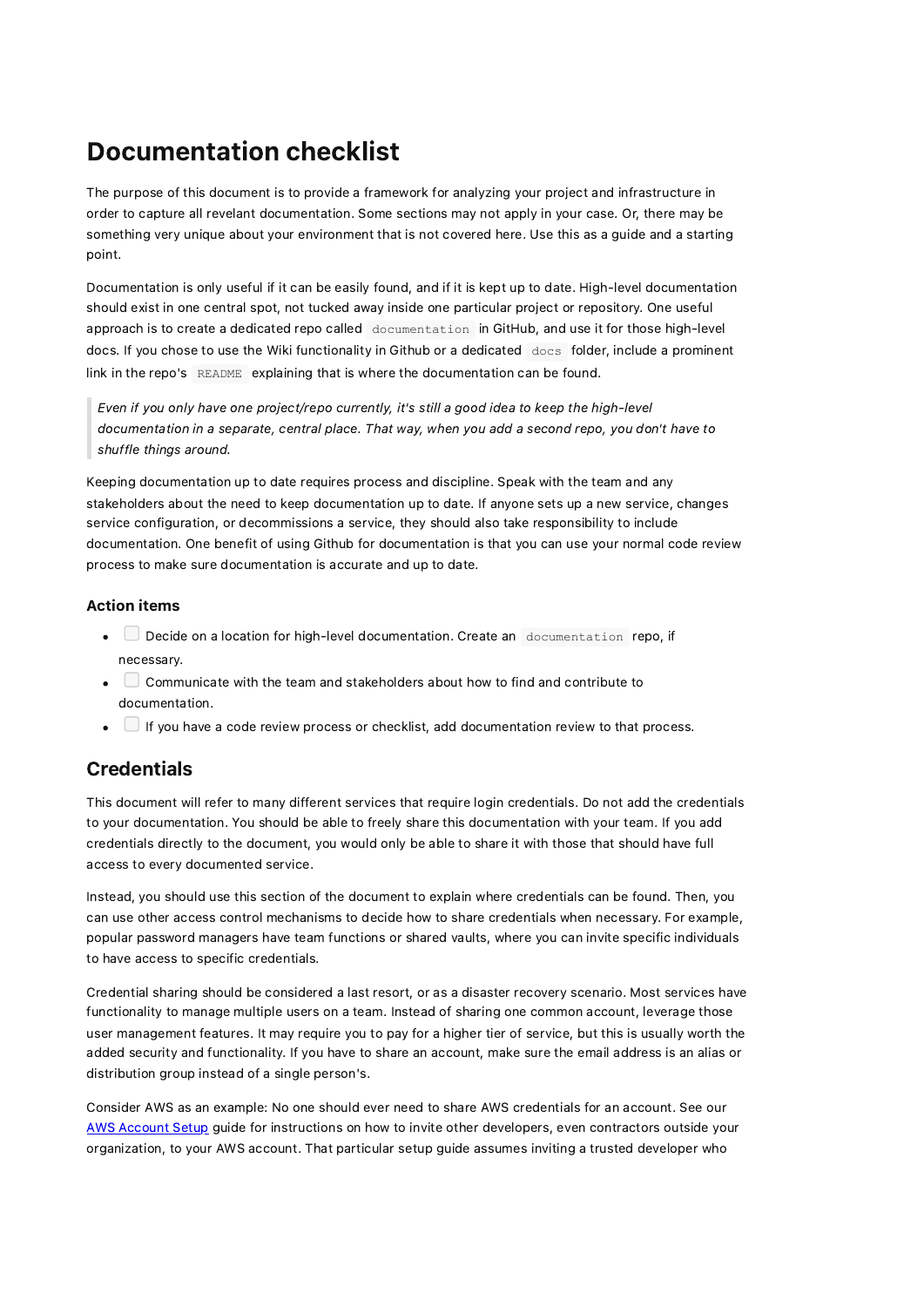can manage everything, but you could alter the Role permissions to allow access to only specific services. That being said, there is one root AWS account which has certain access which cannot be fully delegated. It is critical to make sure this root AWS account is shared with more than one person in your organization. Losing access to that can be extremely difficult to recover from. This is the disaster recovery scenario mentioned above.

The other scenario where credential sharing may be necessary are for secrets like API keys or for services that don't have any sort of user management capability. In these cases, there is no other choice but to share a single credential, but this should represent a very small percentage of your credentials.

It may require some research and team communication to identify all these credentials. As you start documenting it, you may identify credentials managed by a team member or accounts owned by a third party (perhaps an outside contractor).

#### Action items

- $\bullet$   $\Box$  Set up a mechanism for sharing credentials (for example, 1Password).
- $\Box$  Capture all existing credentials into that central secure store.
- Interview the team to identify "one-off" services that were set up without your knowledge.
- Migrate "one-off" or third-party-owned services to be under your control.
- Invite at least one highly-trusted person to share all credentials for disaster recovery purposes.
- Invite team members to share credentials for secrets or services without user management.
- $\Box$  Review all previous use of shared credentials to identify services with user management features and migrate to user accounts.
- $\Box$  Reset any passwords previously shared that are now migrated to individual user accounts.
- Create a Credentials section in your high-level documentation.
- $\Box$  Document the mechanism for sharing credentials.
- $\Box$  Document the primary and disaster recovery contacts that will manage shared credentials.

### Infrastructure

The goal of this section is to capture a high-level list of all the infrastructure services in use across your organization. This can be especially helpful as the organization grows and additional projects are built and launched. There will be much more detailed project-specific information in each repo, but here you can see a quick list of what is already in use.

Start by listing out every resource you currently use. You can use the credentials gathered earlier as a starting point. It may also be helfpul to review credit card statements, project environment files, and any existing documentation to find additional services that were overlooked. You will likely find yourself coming back and adding in things here as you build out each project's infrastructure documentation.

For each service, include a simple description of how it's used. For example, instead of just listing AWS, which has hundreds of services, you could list "AWS - servers, file storage, transactional email". It is also helpful to mention if a particular service requires use of a shared credential or secret.

#### Action items

- $\Box$  Document all domains owned, which registrar and DNS is used
- Document all cloud providers in use (AWS, Digital Ocean, Google Cloud Platform, Azure, etc)
- $\Box$  Document any managed hosting providers (WP Engine, Squarespace, etc)
- $\Box$  Document any transactional or marketing email providers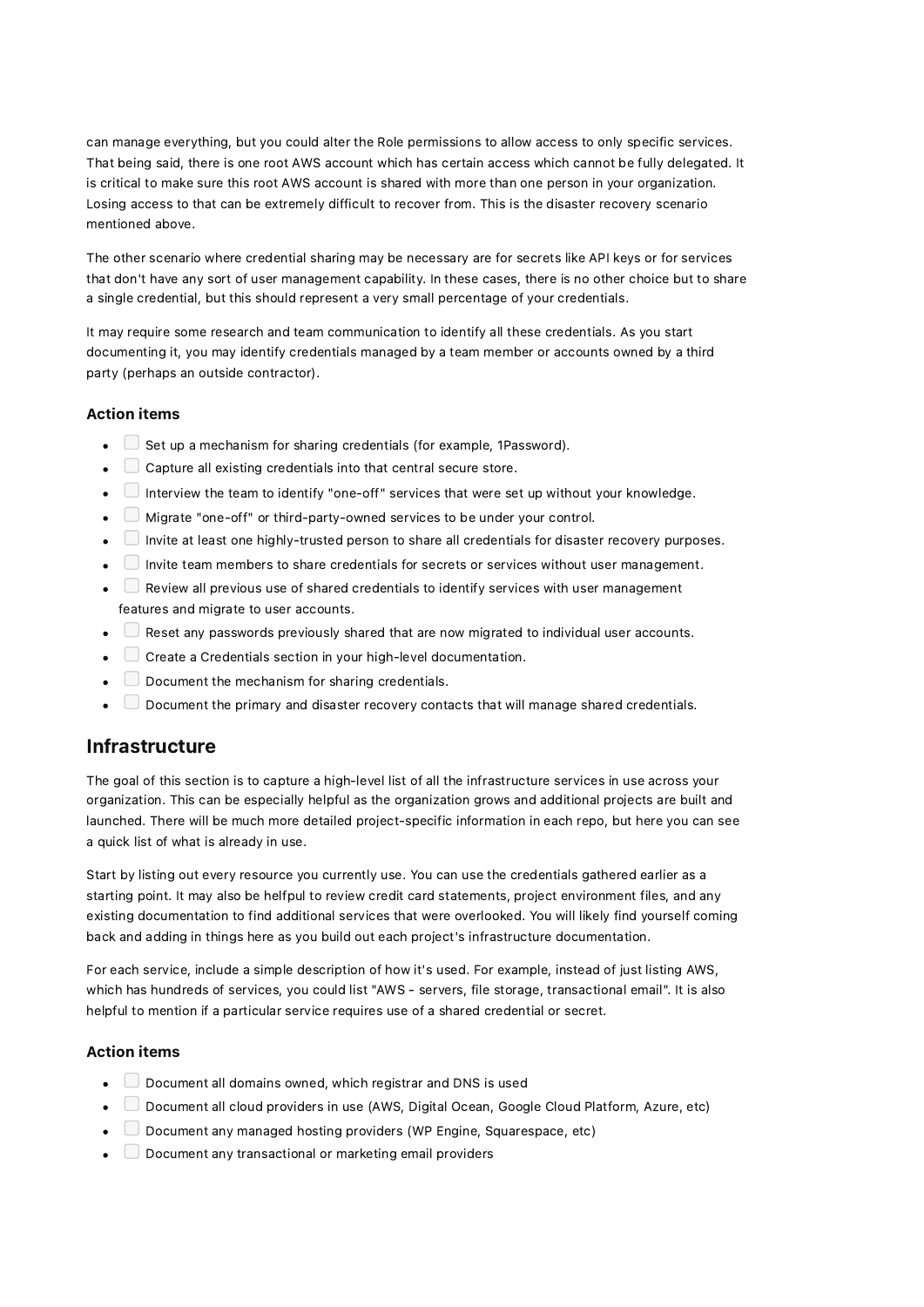- $\Box$  Document any billing providers (Stripe, Paddle, Recurly, etc)
- $\Box$  Document any third-party APIs in use, whether they are free or paid
- Document any provisioning tools in use (Forge, Envoyer, etc)
- $\Box$  Document any developer-focused services (bug trackers, CI pipelines, source code hosting, Docker image hosting, etc)

## Cross-project workflows

If you have projects across multiple repos, and those interact with each other, it can be helpful to provide a high-level flowchart of how they interact. For example, if you have one repo for a mobile app, another for an API backend, and a micro-service for authentication and identity, you could describe how these projects interact, and how data flows from one to the other. This becomes even more critical if you have a microservice architecture with many independent, but interconnected, services.

As with the infrastructure, this centralized documentation is meant to be just a high-level overview. The details of each individual microservice would be within that project's repository.

#### Action items

- $\bullet$   $\Box$  Identify any interactions between your projects/repositories.
- Document a high level flowchart to visualize these interactions. [Mermaid](https://github.blog/2022-02-14-include-diagrams-markdown-files-mermaid/) is a handy way to do this, and is supported natively in Github.

## Project documentation

Each of your projects requires its own specific documentation as well. There will be some minor overlap with the high-level organizational documentation, but that's okay. Each set of documentation serves its own purpose.

The project's README is a great place to put this documentation. Depending on the size and scope of your documentation, you may also choose to put some of it in a dedicated docs folder. Even if you choose to use the docs folder, make sure your project has a README with the most common pieces of documentation, and then include links to the docs folder for the rest.

Project purpose In a few sentences, explain the basic purpose of this repo. For example, you could describe what domain the site is hosted at, who uses the site, and its importance to the business. This should definitely be at the top of the README.

Project history Things change over the life of a project, and it can be very useful to capture that information in the documentation. For example, if your project has an API, and there is both a v1 and v2 API, describe why that's the case. Who uses v1 versus v2? Are there plans to sunset v1 at a certain date?

In addition to major version changes like this, there could be other historical details that would be useful to share. Did you switch billing providers? Did you change from a subscription model to a pay-per-use model? Is there some old functionality that is deprecated? One helpful thing to consider: if I were coming new into this project today, what sorts of things would be useful for me to know about the history of the project? Capture those in the documentation.

Technical documentation This is probably the single most useful section of the documentation for someone new joining the project. There should be a step by step guide on how to get a local development environment set up. A lot of this could be captured automatically in a Docker config, or similar tooling, but even if you don't currently use those tools, there should be a reproducible way to get everything set up for local development.